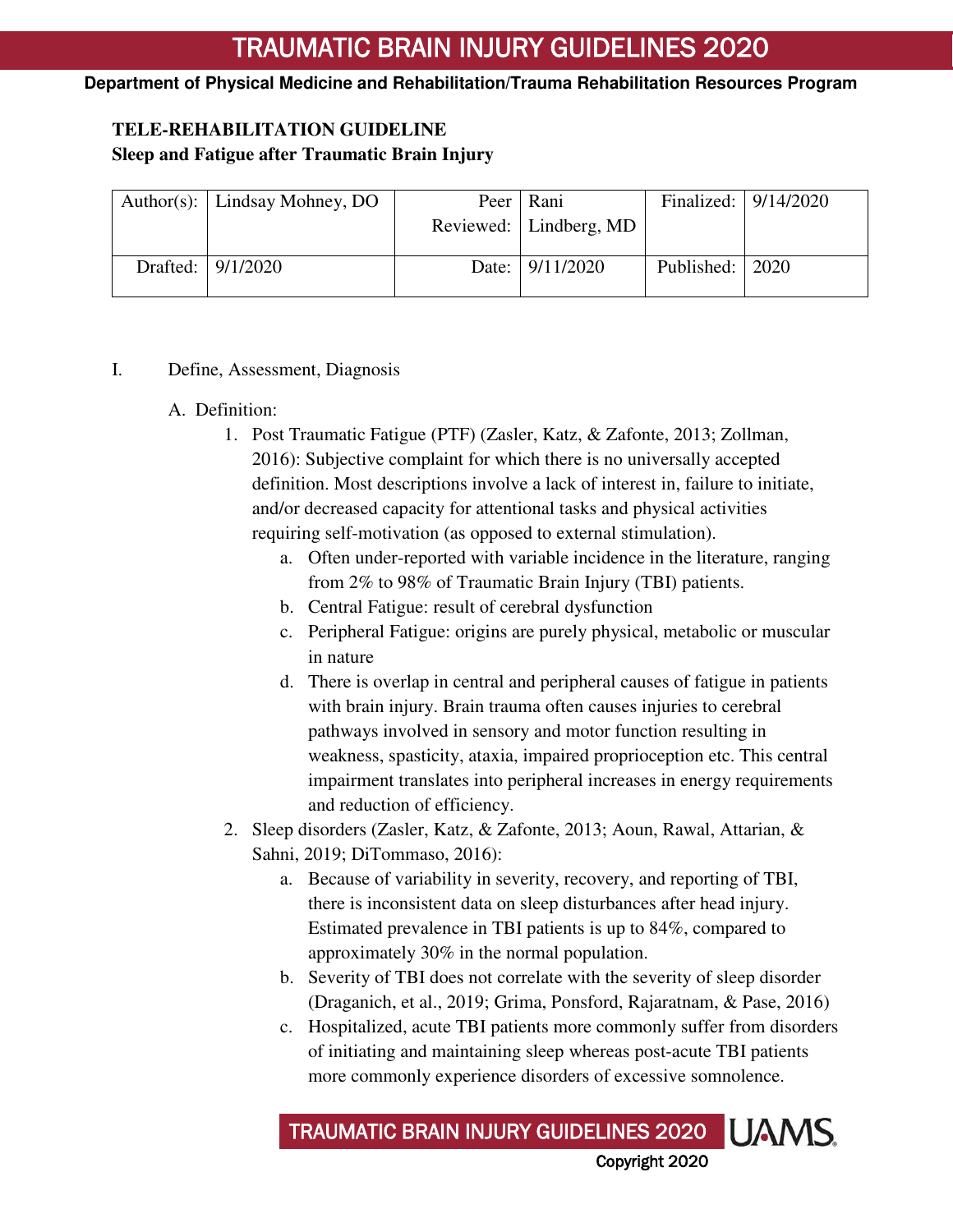## **Department of Physical Medicine and Rehabilitation/Trauma Rehabilitation Resources Program**

- d. TBI patients are more likely to experience problems with sleep efficiency, more restless sleep during the night, early awakenings, decreased total sleep time, and nightmares (Draganich, et al., 2019; Duclos, et al., 2020; Grima, Ponsford, Rajaratnam, & Pase, 2016; Mathias & Alvaro, 2012)
- e. Types of Sleep Disorders (Mathias & Alvaro, 2012; Castriotta & Murthy, 2011)
	- i. Insomnia: Disrupted sleep characterized by problems with falling asleep, maintenance, and/or frequent awakenings. Symptoms occur at least 3 nights per week and result in impaired daytime functioning. (Zollman, 2016)
	- ii. Hypersomnia: Excessive sleep quantity and daytime sleepiness
	- iii. Parasomnia: undesirable events occur during sleep (sleep walking, nocturnal bed-wetting, etc.)
	- iv. Obstructive sleep apnea (OSA): Intermittent apnea and asphyxia from upper airway obstruction and/or collapse that occurs despite continued respiratory effort (Webster, Bell, Hussey, Natale, & Kakshminarayan, 2001)
		- 1. Most commonly associated in males with obesity, older age, and snoring. (Webster, Bell, Hussey, Natale, & Kakshminarayan, 2001)
	- v. Central sleep apnea: Lack of respiratory effort resulting in lack of airflow. (Webster, Bell, Hussey, Natale, & Kakshminarayan, 2001)
		- 1. May occur more commonly with TBI due to dysregulation of the autonomic system and injury to the ascending reticular activating system in the brainstem, prefrontal cortices, anterior cingulate, hippocampus, and/or parietal cortices (Webster, Bell, Hussey, Natale, & Kakshminarayan, 2001; DiTommaso, 2016)
		- 2. Weight changes, mood disturbances, medications, pain, and premorbid sleep disorders can exacerbate central sleep disorders resulting from TBI
	- vi. Periodic limb movement disorder (PLMD): Bilateral rhythmic jerking or twitching movements in the lower extremities more so than the upper extremities. Often this movement goes unnoticed by the patient but disturbs quality of sleep resulting in fatigue and/or daytime sleepiness.
	- vii. Restless leg syndrome (RLS): unpleasant sensations in the legs or feet that are temporarily relieved by movement. Symptoms

TRAUMATIC BRAIN INJURY GUIDELINES 2020 UAMS Copyright 2020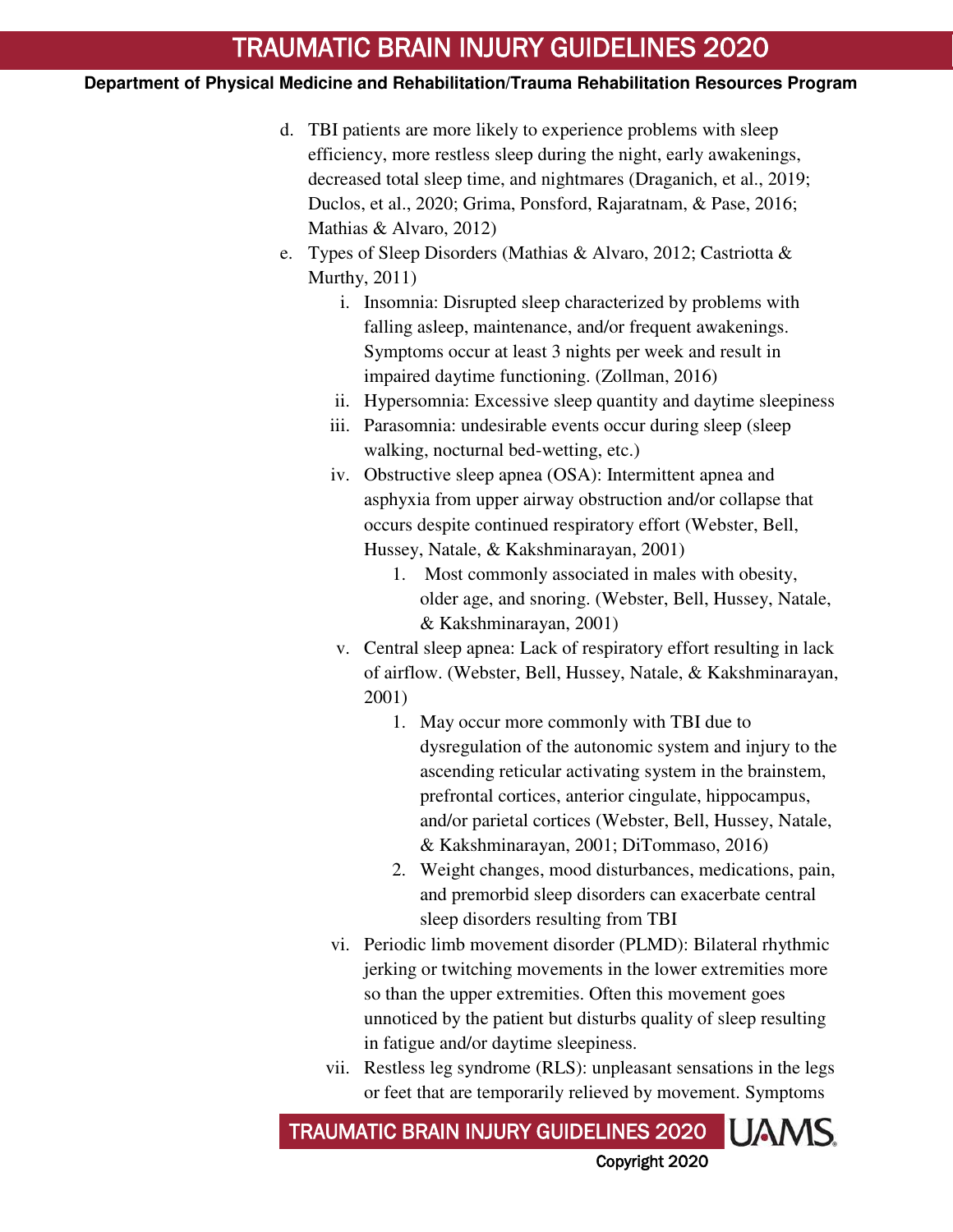### **Department of Physical Medicine and Rehabilitation/Trauma Rehabilitation Resources Program**

are present during the day but are often worse at night resulting in impaired sleep onset.

- viii. Circadian Rhythm Disorder
- ix. Narcolepsy: excessive urge to sleep at inappropriate times. Impaired sleep latency and sleep-onset REM.
- B. Assessment:
	- 1. Sleep and fatigue disorders may be overlooked by medical professionals and often patients will not mention problems with sleep and/or fatigue despite high prevalence noted in the literature.
	- 2. Poor sleep can increase risk for hypertension, heart disease, diabetes, and stroke. Furthermore, disrupted sleep can also lead to behavioral and cognitive issues in patients with TBI, both in the acute and chronic phases, thus identification of fatigue and sleep impairments is critical. (Draganich, et al., 2019; DiTommaso, 2016; Webster, Bell, Hussey, Natale, & Kakshminarayan, 2001)
	- 3. History:
		- a. Characterize patient's symptoms including onset, duration, evolution, and nature of complaint (problems falling asleep, staying asleep, early wakening, daytime sleepiness, fatigue, etc.)
		- b. Detailed sleep-wake schedule: Sleep and wake times, Frequent napping
		- c. Sleep hygiene: caffeine and alcohol intake, sleep environment, electronic devices
		- d. How physical activity, cognitive load, and rest impact symptoms
		- e. Mood impairments and/or agitation
		- f. Cognitive impairments (i.e., memory difficulties, slow processing speed, impaired attention)
		- g. Snoring or breathing interruptions
		- h. Morning headaches
		- i. Presence of dreams/nightmares, vocalizations during sleep.
		- j. Review of daily function: work, activities of daily living, etc.
		- k. Past medical history of sleep disorder, TBI, stroke, other neurological disorder, psychiatric disorders, obesity, endocrine disease
	- 4. Physical exam:
		- a. Vital signs
		- b. General appearance/level of alertness
		- c. Head and neck exam for structural causes of OSA and palpation of thyroid
		- d. Neurological Exam
			- i. Cranial nerve exam including light/dark differentiation
			- ii. Assess for cognitive deficits
			- iii. Motor exam can help delineate peripheral causes of fatigue
		- e. Cardiovascular exam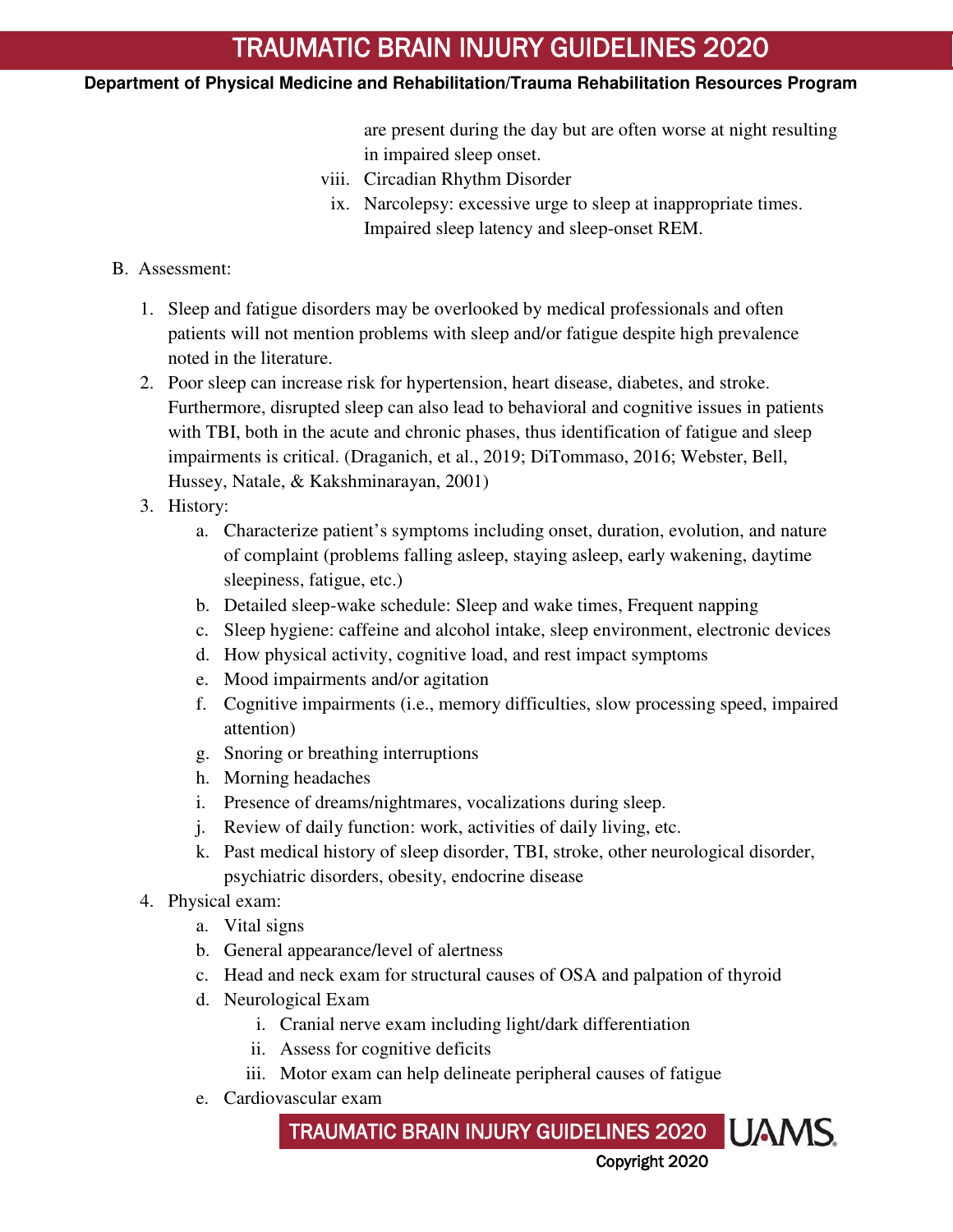- f. Integumentary exam
- 5. Self-Report Assessments (Zasler, Katz, & Zafonte, 2013; DiTommaso, 2016): Help quantify and evaluate effects of fatigue/sleep impairments, not used for confirmatory diagnosis.
	- a. Fatigue: No validated measurement for PTF.
		- i. Fatigue Severity Scale (FSS)
		- ii. Fatigue Impact Scale (FIS)
		- iii. Modified Fatigue Impact Scale (MFIS)
		- iv. TBI patients demonstrate significantly greater fatigue scores on the FSS and FIS compared to non-TBI controls. (LaChapelle & Finlayson, 1998)
	- b. Sleep disorders:
		- i. Epworth Sleepiness Scale
		- ii. Pittsburgh Sleep Quality Index
		- iii. Snoring, Tired, Observed, Blood Pressure, Body Mass Index, Age, Neck Circumference, and Gender (STOPBANG) Questionnaire (Nakase-Richardson, et al., 2020)
	- c. Sleep Diary
- C. Diagnosis
	- 1. Significant overlap between symptoms of fatigue, sleep disorders, and/or other underlying medical conditions makes accurate diagnosis challenging.
	- 2. Fatigue related to TBI is a diagnosis of exclusion after other conditions have been ruled out.
	- 3. Differential diagnosis:
		- a. Central fatigue or sleep disorder
		- b. Obstructive sleep apnea
		- c. Periodic limb movement disorder (PLMD)
		- d. Restless leg syndrome (RLS)
		- e. Circadian Rhythm Disorder
		- f. Dyssomnias insomnia, parasomnia, Hypersomnia
		- g. Nutritional deficiency (Vitamin D, iron deficiency, etc.)
		- h. Endocrine disorder (Hypothyroidism, diabetes mellitus, growth hormone deficiency, etc.)
		- i. Anemia
		- j. Cardiovascular disease
		- k. Dehydration
		- l. Infection
		- m. Hydrocephalus
		- n. Recurrent hemorrhage

TRAUMATIC BRAIN INJURY GUIDELINES 2020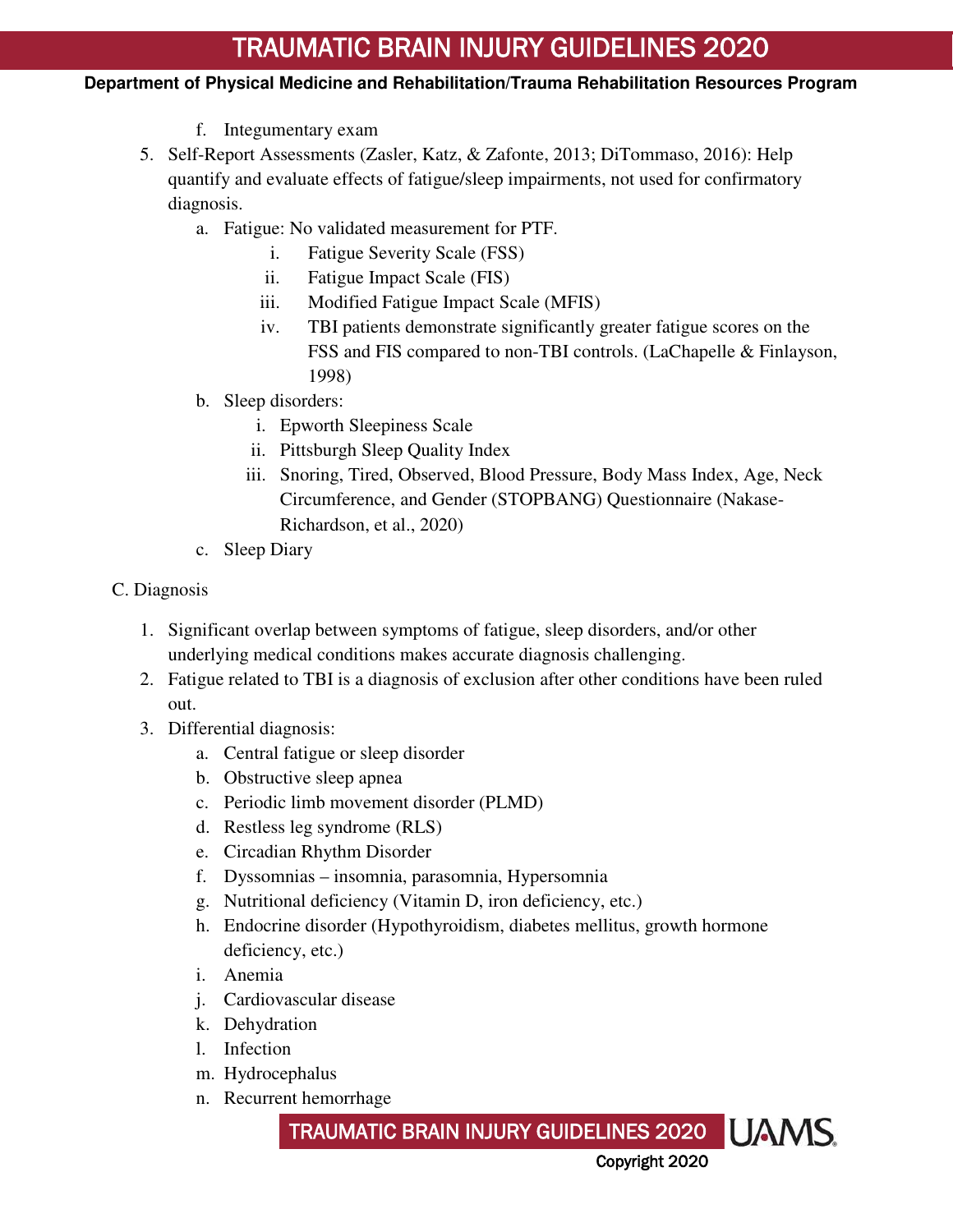- o. Psychiatric disorder (depression, anxiety, drug/alcohol dependency, etc.)
- p. Medication side effect
	- i. Many drugs exacerbate fatigue and sleep impairments including but not limited to: antiepileptics, antihistamines, antipsychotics, corticosteroids, antiarrhythmics, antidepressants, antiemetics, antihypertensives, muscle relaxants, pain medications
- 4. Laboratory studies:
	- a. Complete blood count
	- b. Basic metabolic panel
	- c. Thyroid function panel
	- d. Iron panel
	- e. Growth hormone & Insulin-like growth factor
	- f. Testosterone level
- 5. Supplemental Tools (Zasler, Katz, & Zafonte, 2013; Draganich, et al., 2019; Aoun, Rawal, Attarian, & Sahni, 2019; DiTommaso, 2016; Castriotta & Murthy, 2011):
	- a. Overnight pulse oximetry
	- b. Polysomnography (PSG): Gold standard for measurement of sleep. Assesses sleep architecture and efficiency. Evaluates for OSA, central sleep apnea, & restless leg syndrome.
	- c. Multiple Sleep Latency test: Validated, objective measure of daytime sleepiness. Utilizes daytime PSG recordings. Helps to differentiate pathological sleep abnormalities from subjective sleepiness and fatigue.
	- d. Electroencephalography (EEG): Used to evaluate for seizure activity.
	- e. Actigraphy: Lower cost alternative to PSG in which patient wears watch-like device on a limb. Evaluates for circadian rhythm impairments or poor sleep hygiene.
- II. Management:
	- A. Fatigue & general sleep disorders (Zasler, Katz, & Zafonte, 2013; Zollman, 2016; Aoun, Rawal, Attarian, & Sahni, 2019; Grima, Ponsford, Rajaratnam, & Pase, 2016; Castriotta & Murthy, 2011):
		- 1. Compensatory techniques for energy efficiency
		- 2. Education of patient and caregiver
		- 3. Sleep hygiene:
			- a. Routine sleep and wake times
			- b. Daytime naps should be limited to less than 30 minutes, and should be taken before 3:00pm
			- c. Limiting overall Caffeine intake, avoiding caffeine 4-6 hours before sleep
			- d. Avoidance of nicotine and alcohol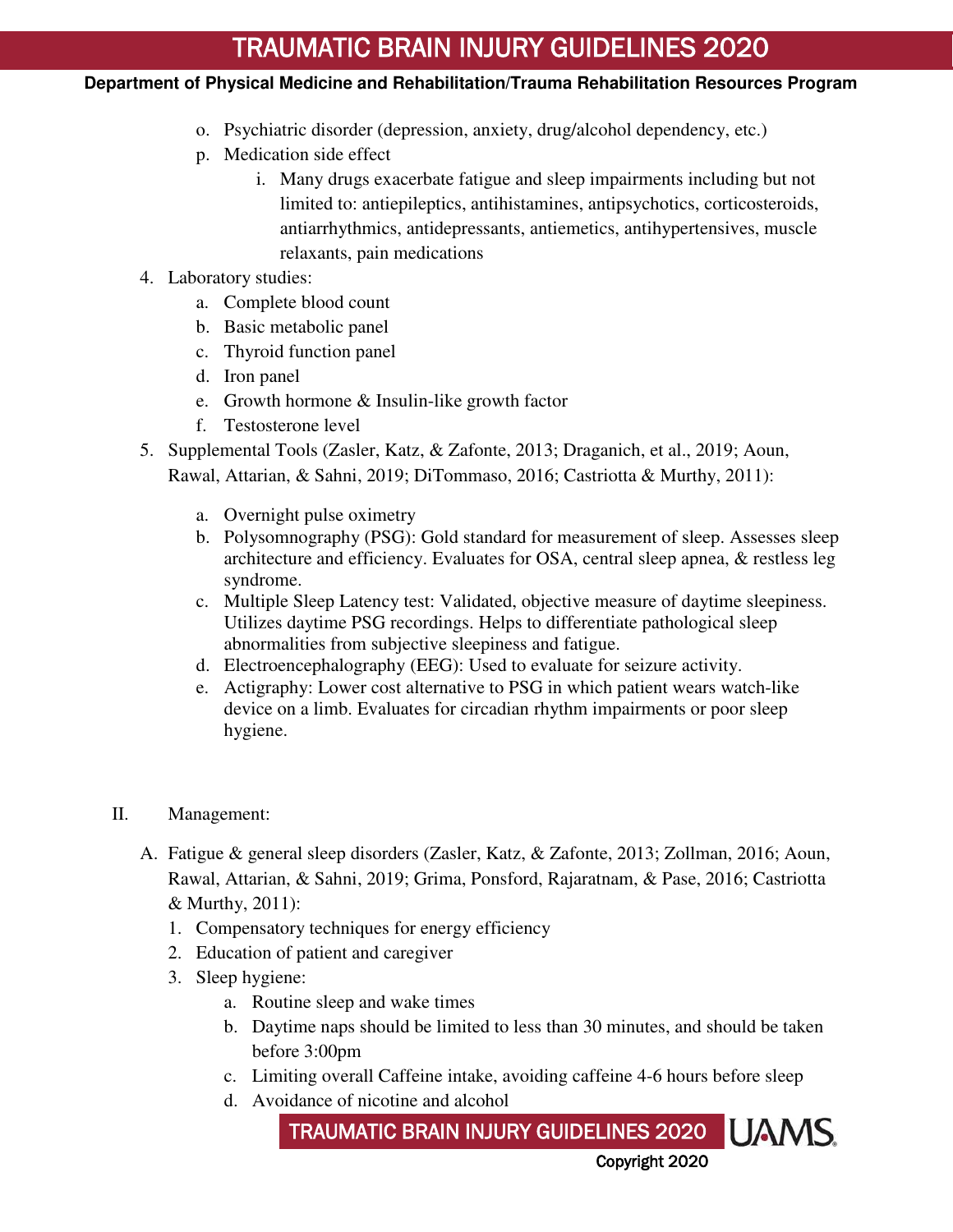- e. No heavy eating before bedtime
- f. Daily aerobic exercise late afternoon or early evening; at least 3 hours prior to bedtime
- g. Appropriate sleep environment: comfortable bed, minimization of noise, minimizing light, avoiding extremes of temperature.
- h. If unable to sleep, get out of bed.
- 4. Psychiatric care or psychological care including cognitive behavioral therapy, biofeedback, meditation, and relaxation therapies.
- 5. Medications:
	- a. Melatonin: Decreases sleep onset latency. Regulates Circadian Rhythms. First line consideration for disrupted sleep due to favorable side effect profile.
	- b. Neurostimulants: Increases wakefulness. Decreases REM sleep.
		- i. Methylphenidate (Ritalin): Doses 5-60mg/day utilized
		- ii. Dextroamphetamines (Adderall): doses 5-60mg/day utilized
		- iii. Atomexitine
		- iv. Modafinil (Provigil): recommended dosing 200mg/day
		- v. Amantadine
	- c. Antidepressants: Directly affects sleep by improving sleep architecture and efficiency. May reduce REM sleep percentage.
		- i. Trazodone: Commonly used to treat insomnia after TBI
		- ii. Selective Serotonin Reuptake Inhibitor (SSRI): Indirectly effects sleep by treating mood disorders resulting in impaired sleep.
		- iii. TCAs typically avoided due to anticholinergic side effect
	- d. Antihistamines (i.e. Diphenhydramine): Increase non-REM sleep. Adverse cognitive effects in TBI patients due to anticholinergic properties.
	- e. Antiepileptics: Sleep disorders can be treated with antiepileptic medications by utilizing the sedating side effects of the medications.
	- f. Sedatives/hypnotics: Decreases phasic interruption of sleep. Increased total sleep time. Can result in physical dependence, sedation, and physical/cognitive impairments.
		- i. Benzodiazepines
		- ii. Zolpidem (Ambien), Eszopiclone (Lunesta)
	- g. Antipsychotics (i.e. Quetiapine, Risperidone, Olanzapine, etc.)
	- h. Ginkgo Biloba
- B. Specific sleep disorders (Zasler, Katz, & Zafonte, 2013; Aoun, Rawal, Attarian, & Sahni, 2019; DiTommaso, 2016):
	- 1. OSA: Dental devices, Oxygen supplementation via nasal cannula, CPAP or BiPAP, uvulopalatophyaryngoplasty, tracheostomy
	- 2. Central sleep Apnea: CPAP or BiPAP
	- 3. RLS: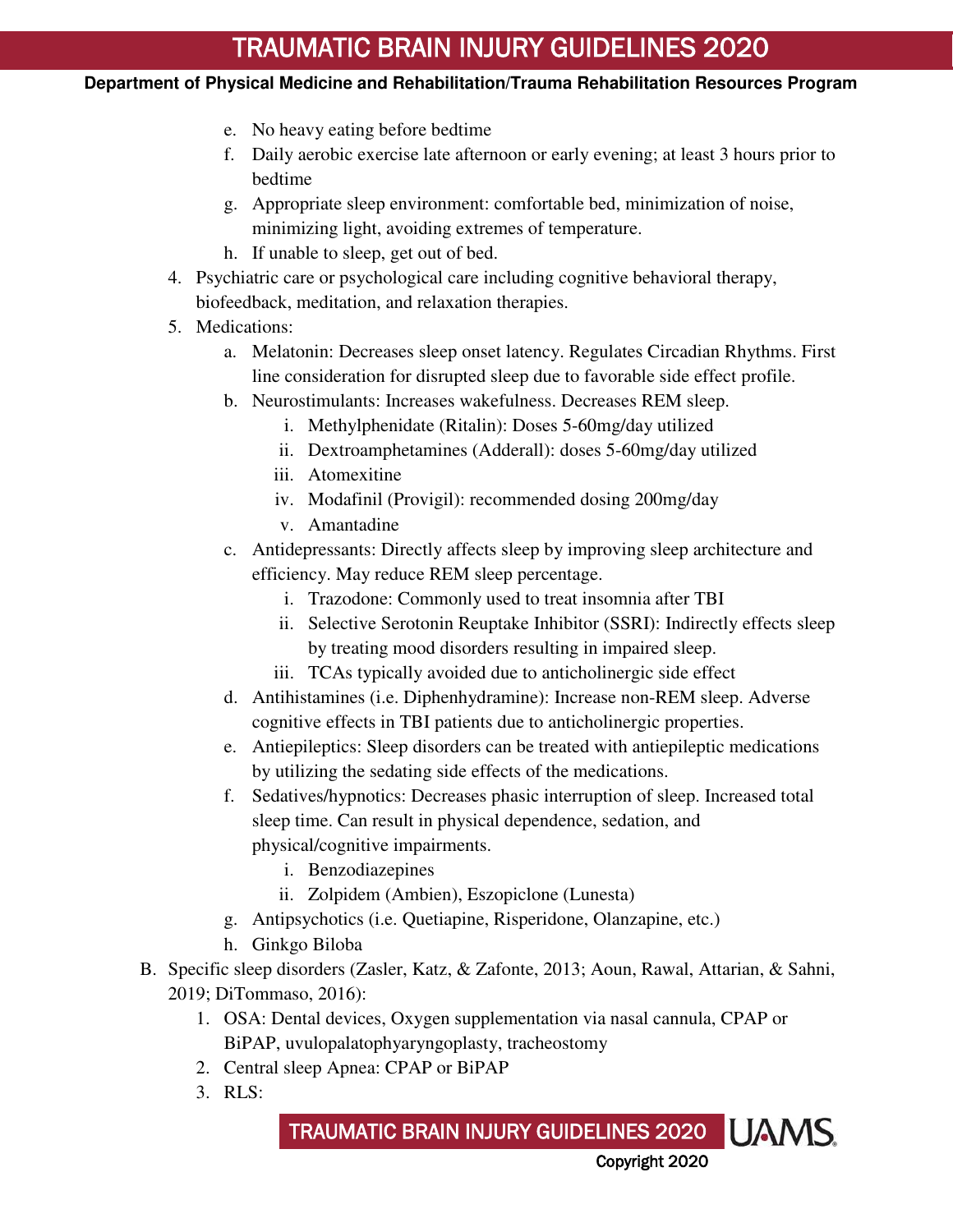### **Department of Physical Medicine and Rehabilitation/Trauma Rehabilitation Resources Program**

- a. Avoidance of exacerbating substances: caffeine, alcohol, & nicotine
- b. Physical modalities: hot or cold baths, whirlpools, massage, vibratory or electrical stimulation
- c. Vitamin supplementation, electrolyte replenishment, iron supplementation
- d. TED hose for patients with varicose veins
- e. Medications: dopaminergic agents are first line.
	- i. Levadopa with carbidopa: Start 10/100mg PO TID-QID.
	- ii. Pramipexole: Start 0.125mg QPM, 2-3 hours before bedtime. Increase by 0.125mg/day q4-7 days. Max dose 0.5mg/day.
	- iii. Ropinirole hydrochloride: Start 0.25mg QPM x2 days then increase to 0.5mg x5 days, then 0.5mg/day qwk until optimal effect. Max 4mg/day.
	- iv. Benzodiazepines: Clonazepam
	- v. Opioids
	- vi. Gabapentin indicated for patients with associated pain/neuropathy
- b. Circadian Rhytham Disorders: Bright light therapy and Melatonin

*This guideline was developed to improve health care access in Arkansas and to aid health care providers in making decisions about appropriate patient care. The needs of the individual patient, resources available, and limitations unique to the institution or type of practice may warrant variations.* 

### **Guideline Developers**

Guideline developed by Dr. Lindsay Mohney, DO, in collaboration with the TRIUMPH team led by Thomas S. Kiser, MD, and Rani H Lindberg, MD.

### References

- Aoun, R., Rawal, H., Attarian, H., & Sahni, A. (2019). Impact of traumatic brian injury on sleep: An overview. *Nature and Science of Sleep, 11*, 131-140.
- Castriotta, R. J., & Murthy, J. N. (2011). Sleep disorders in patients with traumatic brain injury: a review. *Nature and Science of Sleep, 25*(3), 175-185.
- DiTommaso, C. (2016, April 6). *Sleep Disorders in diseases of the central nervous system*. Retrieved September 2020, from AAPMR Knowledge Now: https://now.aapmr.org/sleepdisorders-in-diseases-of-the-central-nervous-system/#diseasedisorder
- Draganich, C., Gerber, D., Monden, K. R., Newman, J., Weintraub, A., Biggs, J., . . . Makley, M. (2019, June). Disrupted sleep predicts next day agitation following moderate to severe brain injury. *brain injury*.